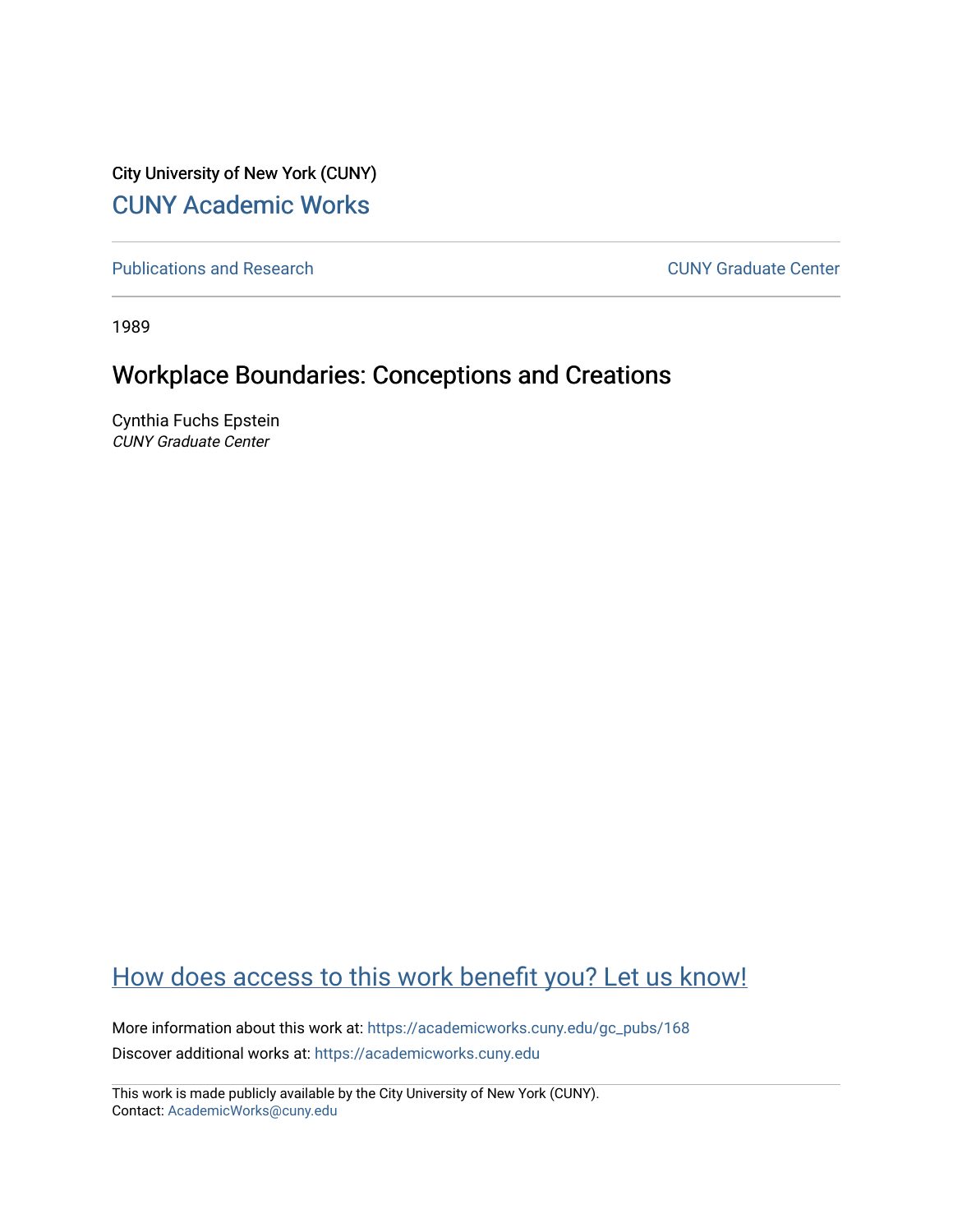

SOCIAL ANALYSTS have long been concerned with the changing workplace and its consequences for society and for individual workers. Today as well, under conditions of global technological and organizational transformation, work and its contents and discontents pose new questions for research and social policy.

The social movements of the past three decades have raised value questions about work as well, and the traditional division of labor has been subjected to new challenges. Many, for example, hoped that equality was attainable once policies were put in place intended to provide access to economic and social opportunities for members of minority groups and women. More recently, programs to institute workplace democracy would, it was thought, diminish hierarchy and domination. And advances in technology raised hopes that the means would be created to eliminate the most alienating jobs.

But we have found that there are constraints on equality and change. They go beyond, or are irrelevant to, prejudice or mean-mindedness. Such constraints are rooted in cultural and ideological definitions of gender and class, in the social arrangements dividing society and in the identities of individuals. These boundaries, which define and separate people into classes, communities, working groups, genders, and other classifications, act as constraints on change.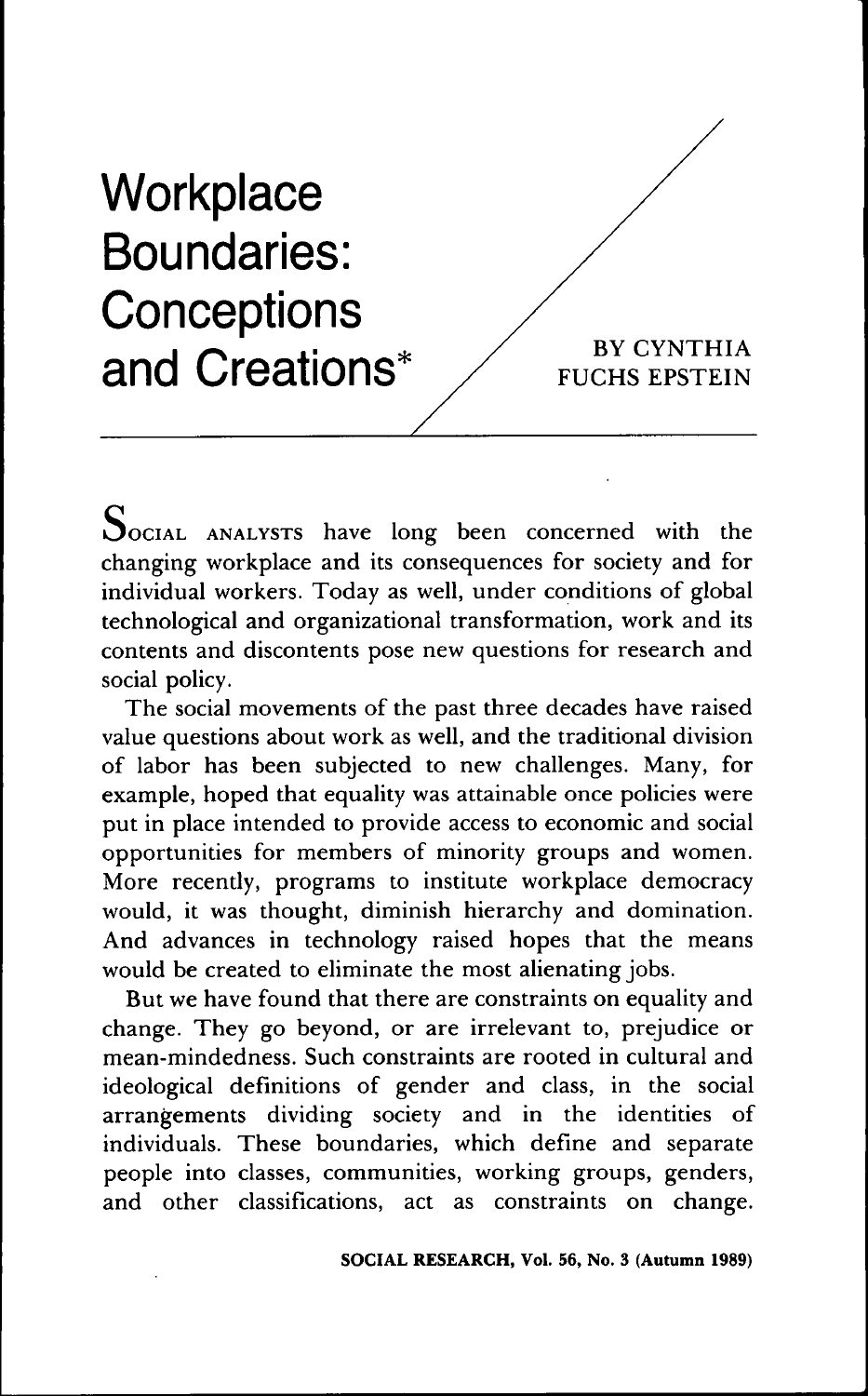Individuals acknowledge boundaries as part of their acceptance of the way the world is ordered, and of their notions of self and other.

## *How Do Boundaries Get Set?*

Social ordering is created and maintained by both conceptual and structural means. Sometimes we can clearly identify who is responsible for social arrangements, but often it seems as if such arrangements are the work of an invisible hand, or the collective behavior of individuals acting in patterned responses. According to Gerson and Peiss, boundaries mark the social territories of human relations, signaling who ought to be admitted and who excluded. Moreover, there are rules which guide and regulate traffic, and they instruct on the conditions under which boundaries may be crossed.<sup>1</sup>

The boundaries that order individuals, organizing them into categories, are persistent. And those defining gender work roles have been among the most persistent. Women are assigned child care although there are some variations by social class. Women's jobs are often paired with men's jobs—as nurses are paired with physicians—although women's jobs are ancillary and of lower rank.<sup>2</sup> Work that is associated with autonomy, prestige, and authority is usually labeled men's work. When a woman is in a position of authority it is typically over persons of low rank—children, other women, or men of subordinate status.

I have outlined elsewhere<sup>3</sup> circumstances in which sex status becomes less salient in work settings and is less a criterion for a

<sup>&</sup>lt;sup>1</sup> Judith Gerson and Kathy Peiss, "Boundaries, Negotiation and Consciousness: Reconceptualizing Gender Relations," *Social Problems* 32 (April 1985): 317-331,

<sup>^</sup> Gynthia Fuchs Epstein, *Woman's Place: Options and Limits in Professional Careers* (Berkeley: University of Galifornia Press, 1970),

<sup>&#</sup>x27; *Ibid.,* and Gynthia Fuchs Epstein, *Deceptive Distinctions: Sex, Gender and the Social Order* (New Haven: Yale University Press, 1988),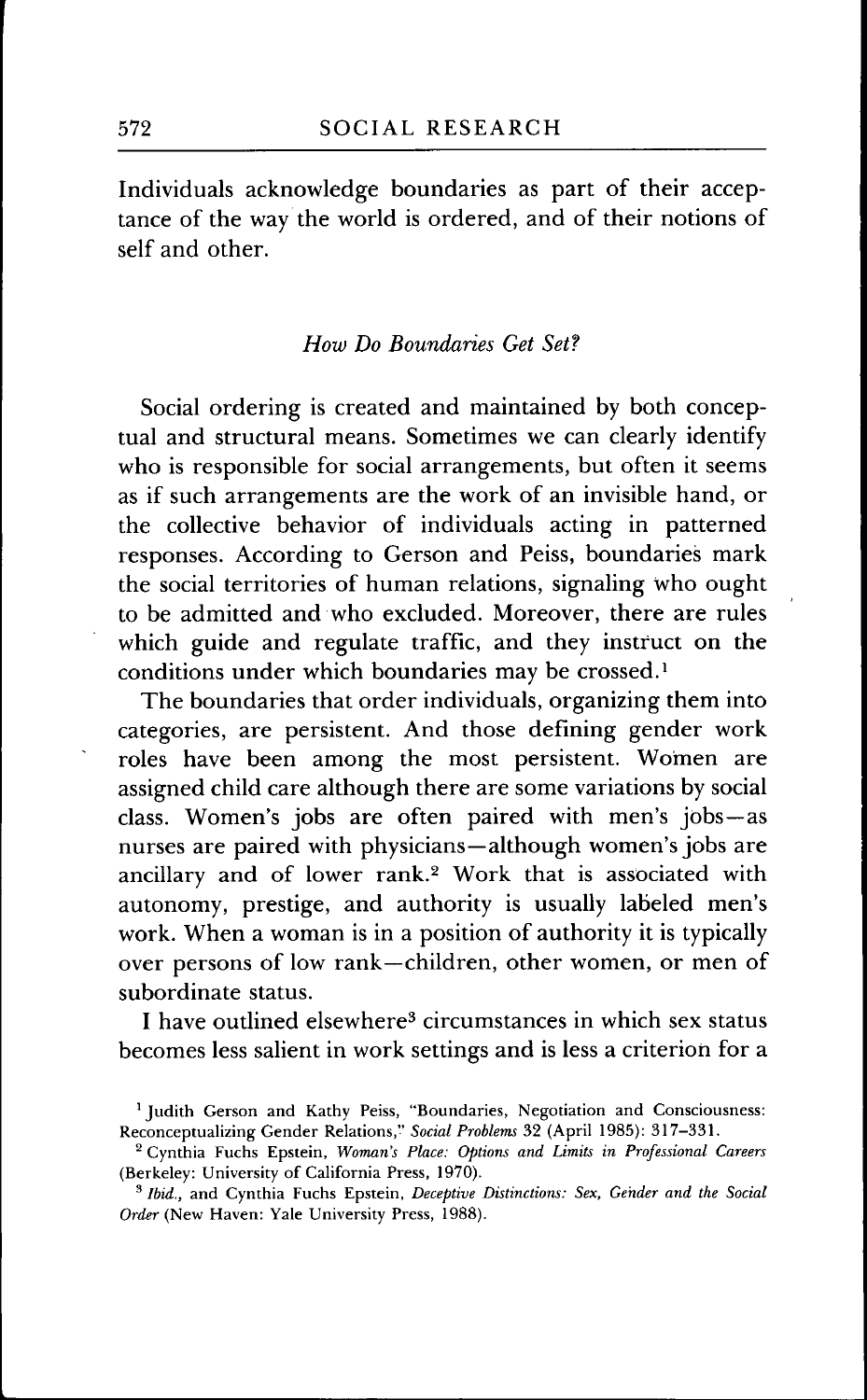boundary distinction. This may occur when work is well defined and objectively evaluated or when formal sex designations alter.

Often the real boundaries of sex, class, or age change, but the conceptual boundaries remain, as when women take jobs nontraditional for their sex and the jobs remain labeled as men's. After all, individuals develop investments in boundary distinctions. Boundaries define who they think they are. They set the parameters of what Markus and Nurius call the "possible selves" that determine motivation, decision-making, and behavior in the day-to-day and long-term aspects of our lives.<sup>4</sup> Boundary distinctions that come from the culture often are regarded as normal, necessary, and just. Ideology accompanies experience. But it may refiect it, lead it, or contradict it.<sup>5</sup>

Distihctions created by the culture need not logically lead to invidious comparisons but nearly all inevitably do.<sup>6</sup> Male/

'' Hazel Markus and Paul Nurius, "Possihle Selves," *American Psychologist* 41 (September 1986): 954-969.

<sup>5</sup>The boundaries of groups, like those of communities, perform the same function as the boundaries of all categories of knowledge. All such categories are marked by symbolisni, as Rodney Needham, in *Symbolic Classification* (Santa Monica: Goodyear Publishing, 1979), has alerted us. The symbolism may be explicit through rituals which discriminate between social roles, life and death, stage of the life cycle, gender, and the pure and the polluted. But much symbolism, as Anthony Gohen points out in *The Symbolic Comtruction of Community* (London and New York: Tavistock Publications, 1985), does not have a special vocabulary or idiomatic behavior: it is part of the meaning we ascribe to pragmatic and instrumental things such as words.

Words both denote object and convey attitude. For example, words such as "freedom" and "democracy" do not merely describe forms of government and legal status, they also tell us the attitude to take toward these forms. Similarly, "woman's work" does not merely tell us what women do; it tells us it is not for men; and "unskilled" work clearly connotes a form of work inferior to that which is "skilled," Thus words used to make distinctions may be regarded, according to M, Granston in *Freedom: A New Analysis* (London: Longman, 1954), as "hurrah" words or "boo" words,

Mary Douglas, in *Purity and Danger: An Analysis of Concepts of Pollution and Taboo* (London: Routledge *Sc* Kegan Paul, 1977), further shows the implicit directives lodged in certain words, Eor example, she points out, the use of the word "dirt" does more than signify the particles under the fingernail. It also expresses an attitude, "ugh," and prescribes a remedy, "scrub!" Thus a "wimp" is not merely described; he is advised to stand up and be a man,

 $6$  Cynthia Fuchs Epstein, "Ideal Roles and Real Roles or the Fallacy of the Misplaced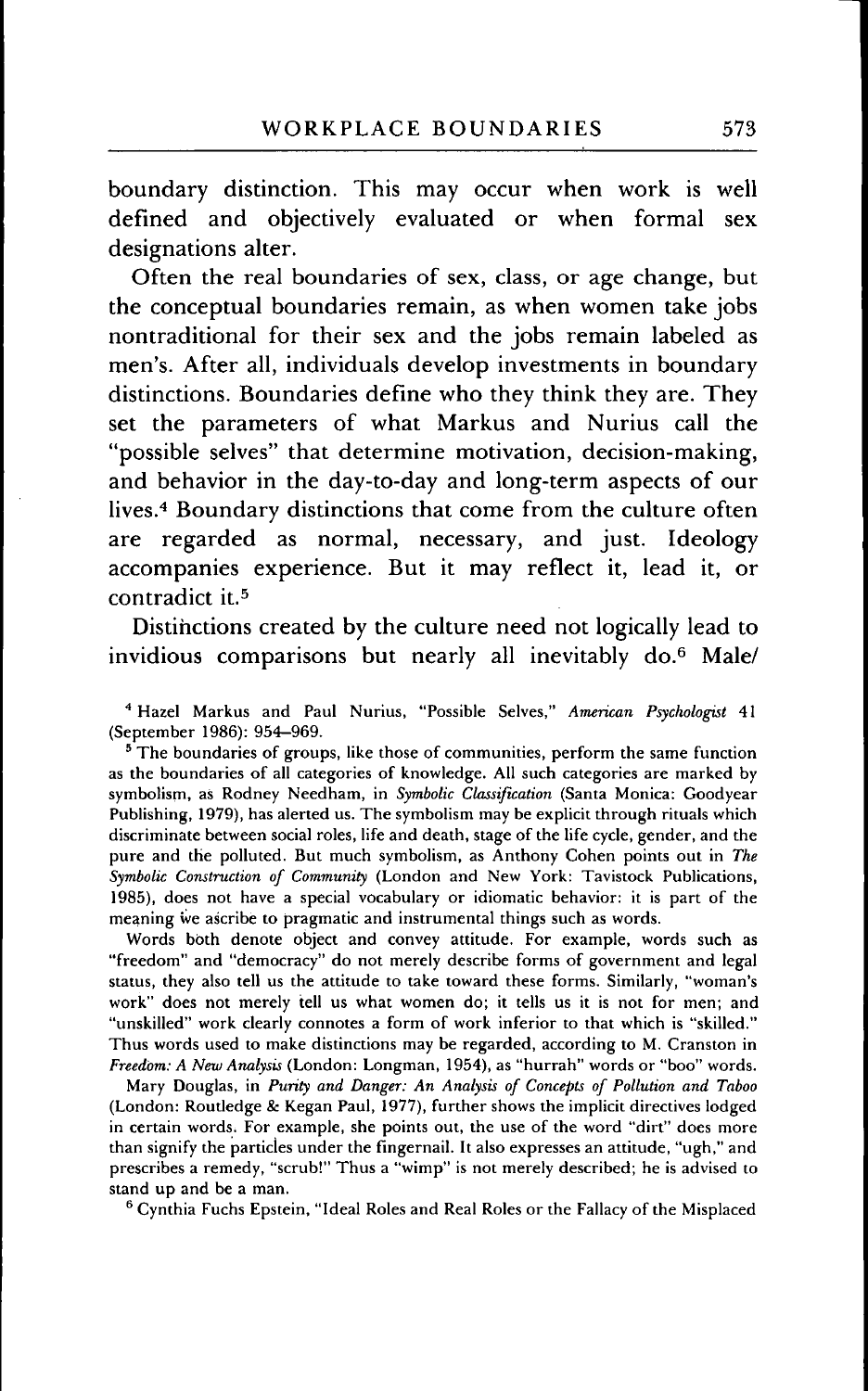female is one such designation, and obviously there are many more: black/white, young/old, dirty/clean, skilled/unskilled, informal/formal, workplace/home.

From an enlightened perspective, these might be regarded as continual or overlapping phenomena rather than absolute designations, but that is not the most typical response. For example, black and white people come in all hues, but there is a demand that they choose (and, of course, we help them choose) for what are deemed to be very practical purposes such as whether they should or should not reside or work in certain places, associate with others, or participate politically. In fact, hue may not count at all. The historian Philip Foner recounts the racism of a group of union leaders in testimony to Gongress in 1912 in which "a number of A.F. of L. leaders referred to themselves as 'white men,' lumping the Italians, Poles and Negroes, as 'non-white.'"7

Lay persons and scientists alike gravitate toward dichotomous classifications in the organization of their thinking—for example, the physical and social sciences; hard and soft data; qualitative and quantitative. Some people are attracted by the conceptual economy dichotomization provides for analytic purposes. Others have a stake in distinctions that have real-world implications. This is particularly so with those who maximize the interest of one social category to the disadvantage of another, such as "upper class" and "lower class." Goncepts can be translated into real behavior; ideas can be turned into reality by means as disparate as the self-fulfilling prophecy and executive fiat.

Yet there is not always consensus on what a boundary encompasses, or on the designation of specific categories. Anthony Gohen notes that since boundaries are conceptually

Dichotomy," in Robert Robinson, ed.. *Research in Social Stratification and Mobility* 4 (1985); 29-51, and Epstein, *Deceptive Distinctions.*

<sup>&#</sup>x27; Philip Foner, *The Policies and Practices of the American Federation of Labor 1900-1909* (New York: International Publishers, 1964), p. 256.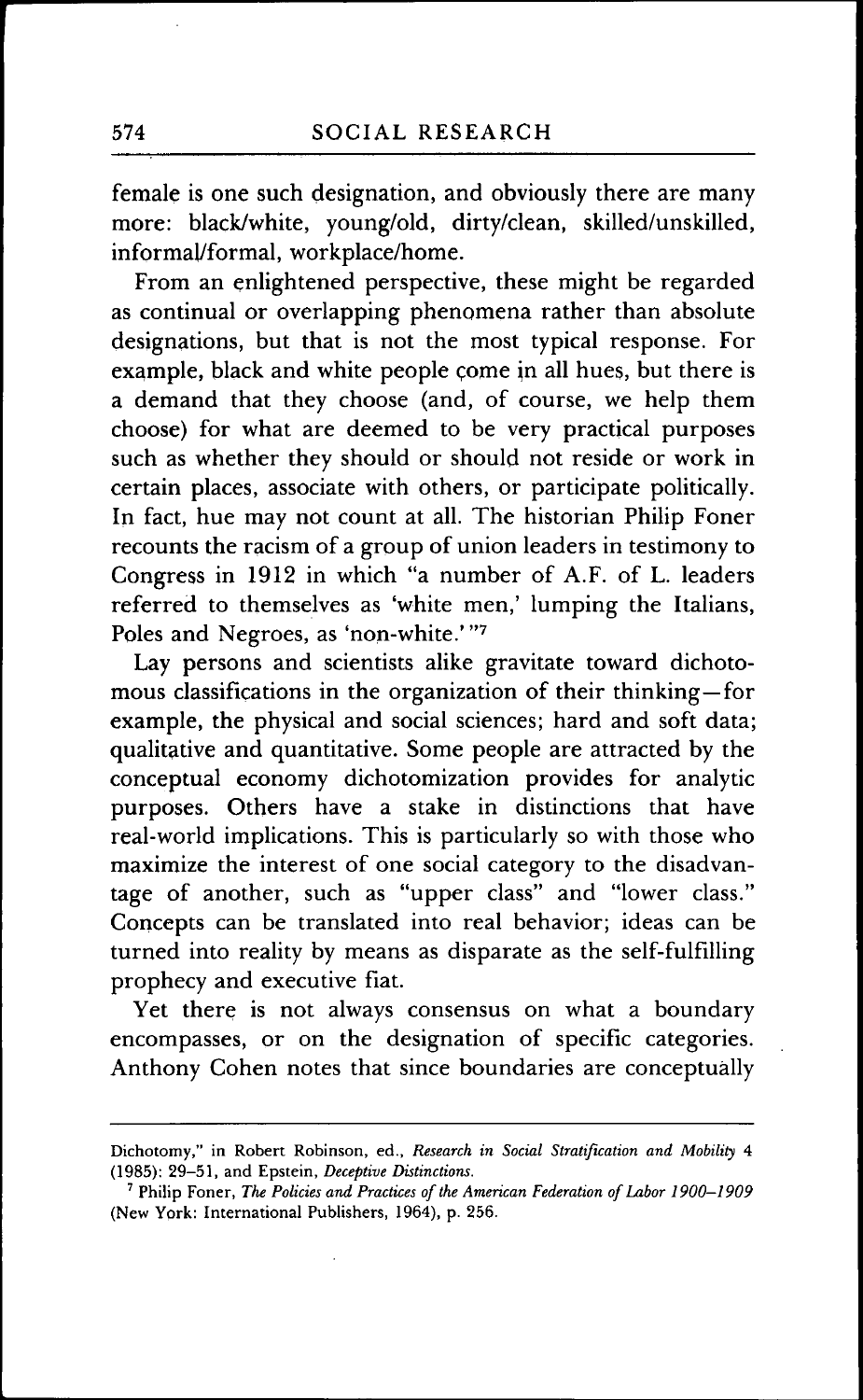set, they may be perceived in rather different terms, not only by people on opposite sides of them but by those on the same side.<sup>8</sup> All social categories are variable in meaning, according to his view, and often the contents of a category are so unclear that it exists largely in terms of its symbolic boundaries. Such terms as "just" and "unjust," and perhaps "masculine" and "feminine," may be impossible to spell out with precision. However, the range of meanings of these terms (which are, of course, symbols) can be glossed over precisely because they allow their adherents to attach their own meanings to them. This allows for social change to occur while concepts remain the same.

However, there are collective agreements about certain connotations that are culturally persistent, and no matter whether or not the definition of a category makes sense, gatekeepers of the traditional view will do all they can to make a boundary impassable.

The means for maintaining boundaries may be mechanical and physical. But they may also be conceptual and symbolic. They may be engineered with grandiosity by highly visible leaders or, as Ivar Berg observes,<sup>9</sup> through lower-level tyrannies. As Harry Braverman warned,<sup>10</sup> they may be the intended policies of capitalists optimizing their advantage or, as others have documented, they may be the response of low-level workers seeking a rationale for their situation. Boundaries may also be reinforced in the unnoticed habits and language of everyday life, vigilantly attended to by family and friends, business associates and colleagues.

Gontrol, then, may be exercised at the personal level and not always perceptibly, although it is true that individuals often may be aware that words are tools to erect walls or bring them down.

^ Cohen, *Symbolic Construction.*

<sup>10</sup> Harry Braverman, Labor and Monopoly Capitalism: The Degradation of Work in the *Twentieth Century* (New York: Monthly Review Press, 1974).

<sup>&</sup>lt;sup>9</sup> Ivar Berg, "Deregulating the Economy and Reforming Workers: The Eclipse of Industrial Economy," in R. Mulvihill, ed.. *Reflections on America 1984: An Orwell Symposium* (Athens, Ga.: University of Georgia Press, 1986).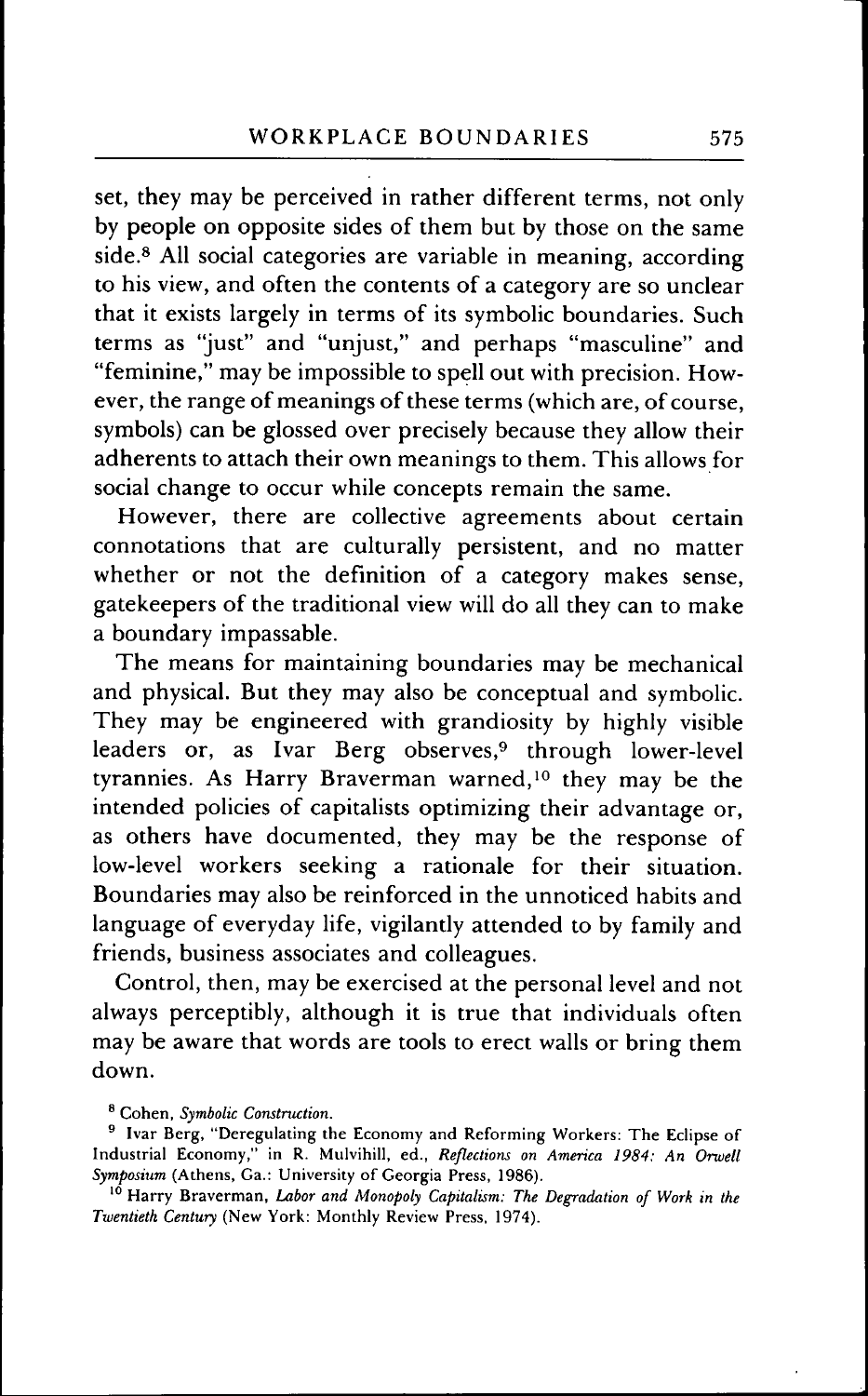I am not suggesting that cultural designations are more powerful than structural ones or social psychological ones, but rather that there is interaction among all three. Perhaps people cling to certain designations because their identities are at risk, or because they are embedded in a belief system that convinces them these distinctions are natural and normal or God-given or devil-driven. Such convictions may be held by both those who are served by the distinctions and those who are not.

As individuals have interests in the material conditions of their lives and fight to maintain their advantages and their territory, they also have an interest in preserving their identities. As we shall see, people become invested in boundaries because their sense of self, their security and their dignity, all are tied to particular boundary distinctions, and these personal investments are bound up with authority and hierarchy.

The same forces affect social scientists who study these processes and who also become committed to particular distinctions, treating statuses as if they can always be measured independently when, in fact, they may seep into each other. Some social scientists also believe that categories are as distinct in life as in analytic exercise. This is true of a number of labor-process theorists, exemplified, for example, by the work of Michael Burawoy,<sup>11</sup> who insists that "consent" behavior at the workplace is produced independent of schooling, family life, the mass media, and the state.

It is unlikely that behavior in any realm is independent of what is going on elsewhere, although the strength of influences may vary considerably.

## *Gender Boundaries*

The social ordering of the workplace by sex of worker is a persistent phenomenon, often explained by reference to

<sup>&</sup>lt;sup>11</sup> Michael Burawoy, Manufacturing Consent (Chicago: University of Chicago Press, 1979).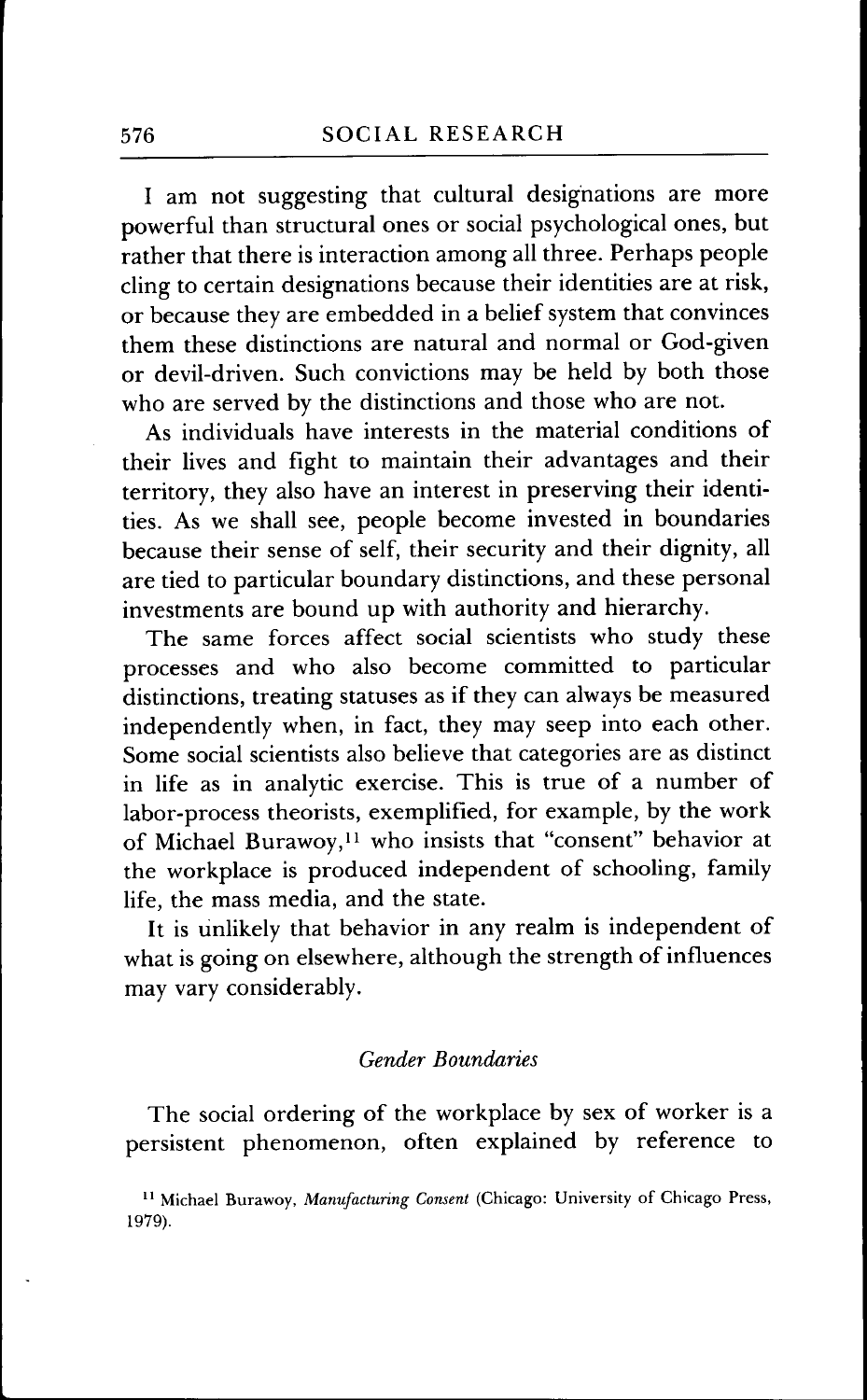market forces, personal choices, and so on. But there are distinct social controls that maintain gender distinctions at the workplace. This was illustrated in interviews that Kai Erikson and I conducted during a study of communications workers in recent years.

Following a 1973 consent decree with the U.S. government, AT&T instituted an affirmative-action program to desegregate job categories. As a result, numbers of men and women were placed in jobs not traditional for their sex. Thus men became telephone operators and women were given opportunities to apply for jobs as installers and repair personnel.

But long-standing expectations of what men's and women's jobs ought to be, both within the company and outside, among the families of workers as well as in the general culture, were violated by the new policy. Thus, as might have been expected, both actual and symbolic behavior was used by company personnel to defend or restore traditional gender boundary distinctions.

A female telephone operator reported her son's opinion of the male operators she worked with (and who was sitting by her side during her interview):

I have a 23-year-old son and last year he lost his job. I said to him, "Why don't you fill out an application for the phone company?"  $\ldots$  He said, "Ma, I think if they offered me \$1,000 a week tax-free, I wouldn't take that job. When I go up with you now [to visit the telephone company] and I see those guys sitting in there I wonder what's wrong with them. Are they pansies or what?

Some male operators felt the heavy hand of boundary control from outside the workplace, from the customers who called them and got a man on the line instead of the expected woman operator. Male operator (same office):

I got people calling me a "tinker bell," and "Oh, you're one of them gay bastards . . . " See, the ladies, they get perverts and they get the impatient people and the real scuzz that everybody gets.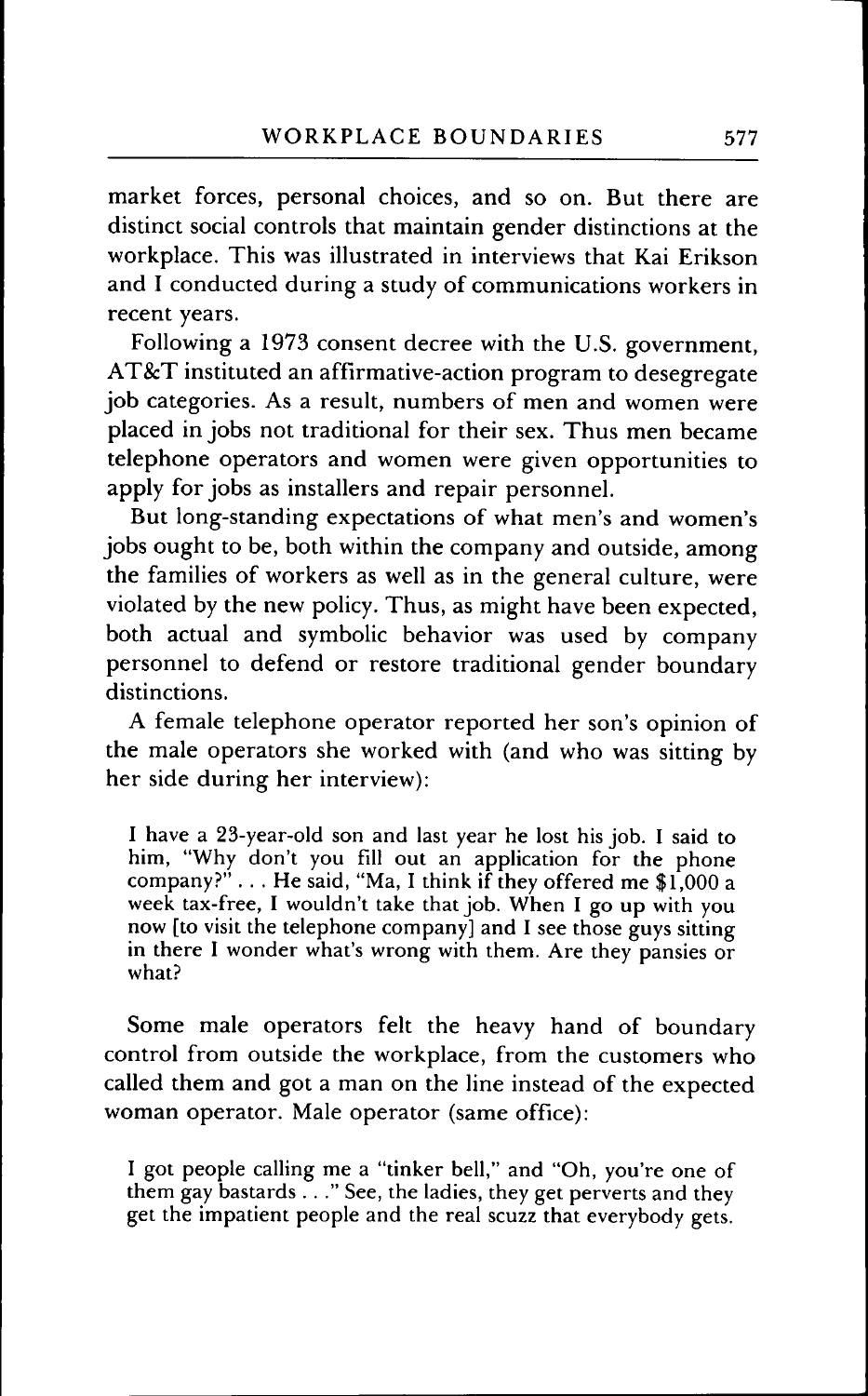But the guys—I get males who expect to get females, so when they get me they go right off the wall. . . . They figure I'm in a female office so I must be queer. I've had a guy a couple of times—six months later he remembers me. He's coming out here to take me out to tea.

I'll get a call. A guy, he'll have a friend in the background. [He's saying] "Tell that broad to get her ass going." Then you'll hear the guy who asked for the number saying, "It ain't a she it's a he. Oh, one of them faggots."

Or controls enforcing boundary distinctions at work are generated in the family. A male operator:

My father [who works for the phone company] bet my mother anything she wanted that I wouldn't be here three months after I started. Either I would be fired because of the customers and the way they talk to you or because I was working under all ladies in a female job that I would have lost my temper . . .

Or a man's own view about the inappropriateness of being in a "woman's job," insisting (even though he was doing the job) that it was not suited for a man:

I would rather be doing manual work if I had to outside instead of sitting in here. I feel like a bull in a china shop. And I don't like it. They have these keyboards and they say use all your fingers. And the ladies are going like, my God. And I'm sitting there—I'll hit a key and I'll hit two keys and then I'll have to erase it.

Q: The equipment isn't made for a man?

It's designed like a typewriter. It's not designed for a guy.

It's a seat that's more designed for women—it's not a big seat. It's not designed for somebody who's 6'2", 240 pounds. Especially now that I don't have patience.

Cynthia Cockburn<sup>12</sup> and more recently Patricia Roos<sup>13</sup> have

<sup>&</sup>lt;sup>12</sup> Cynthia Cockburn, *Brothers: Male Dominance and Technological Change* (London: Pluto Press, 1983).

<sup>&</sup>lt;sup>13</sup> Patricia Roos, "Hot Type to Cold Type: Sex Differences in the Impact of Technological Change in the Printing Industry," paper prepared for presentation at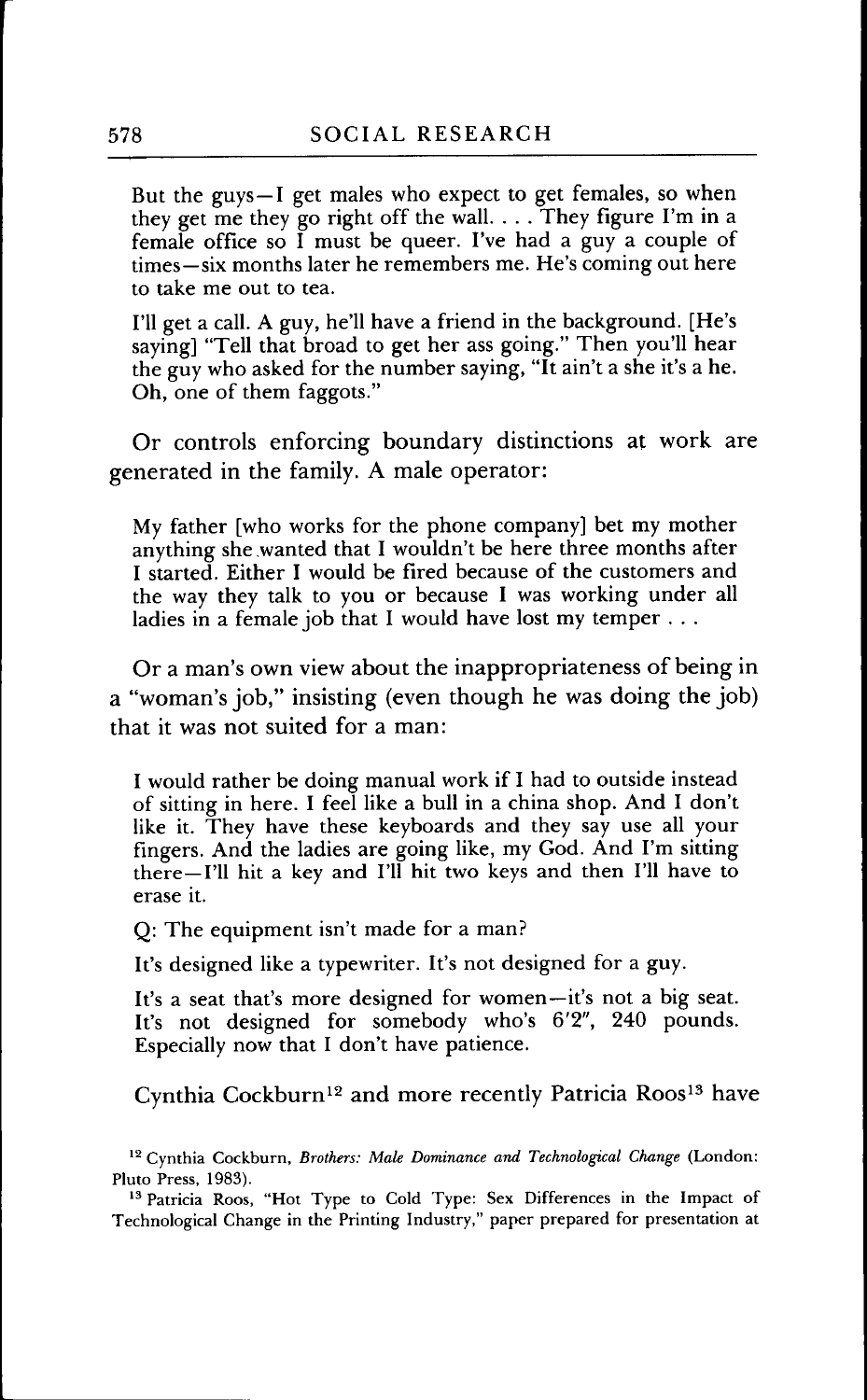shown how male printers scorn typesetting by computer, regarding it as women's work. Cockburn found that male compositors' ability to operate a Linotype machine under printing-shop conditions was a boon to their sense of manliness. The trauma infiicted by technological change for these men came not only from deskilling but also from the change from a craft workplace with a long tradition to a white-collar environment. In the words of one printer:

I don't know what it is. It just isn't masculine enough to satisfy me.

Another commented that automation

may make softies of us ... I feel it may make us, I don't know if this is the word, "effete." Less manly somehow.

Entrenched stereotypes that pair sex of worker to job are shared by managers in the telephone company. Even after the 1973 consent degree they showed resistance to changes in company policy. In one office, charm bracelets were given to the men as well as to the women who had perfect attendance. This not only reinforced the definition of the operator's job as woman's work, but heightened men's discomfort at doing it.

As for women recruited into work formerly reserved for men, they faced the ambivalence generated by men's investment in the masculine image of their job as a source of identity and reward and their insistence that women were incompetent to do the work. Many of the men expressed the view that women would be welcome, but they undermined this by emphasizing the qualities of endurance, strength, and mechanical capacity required to deal with dirty and dangerous work.

the Annual Meeting of the American Sociological Association, Atlanta, Ga., August 1988.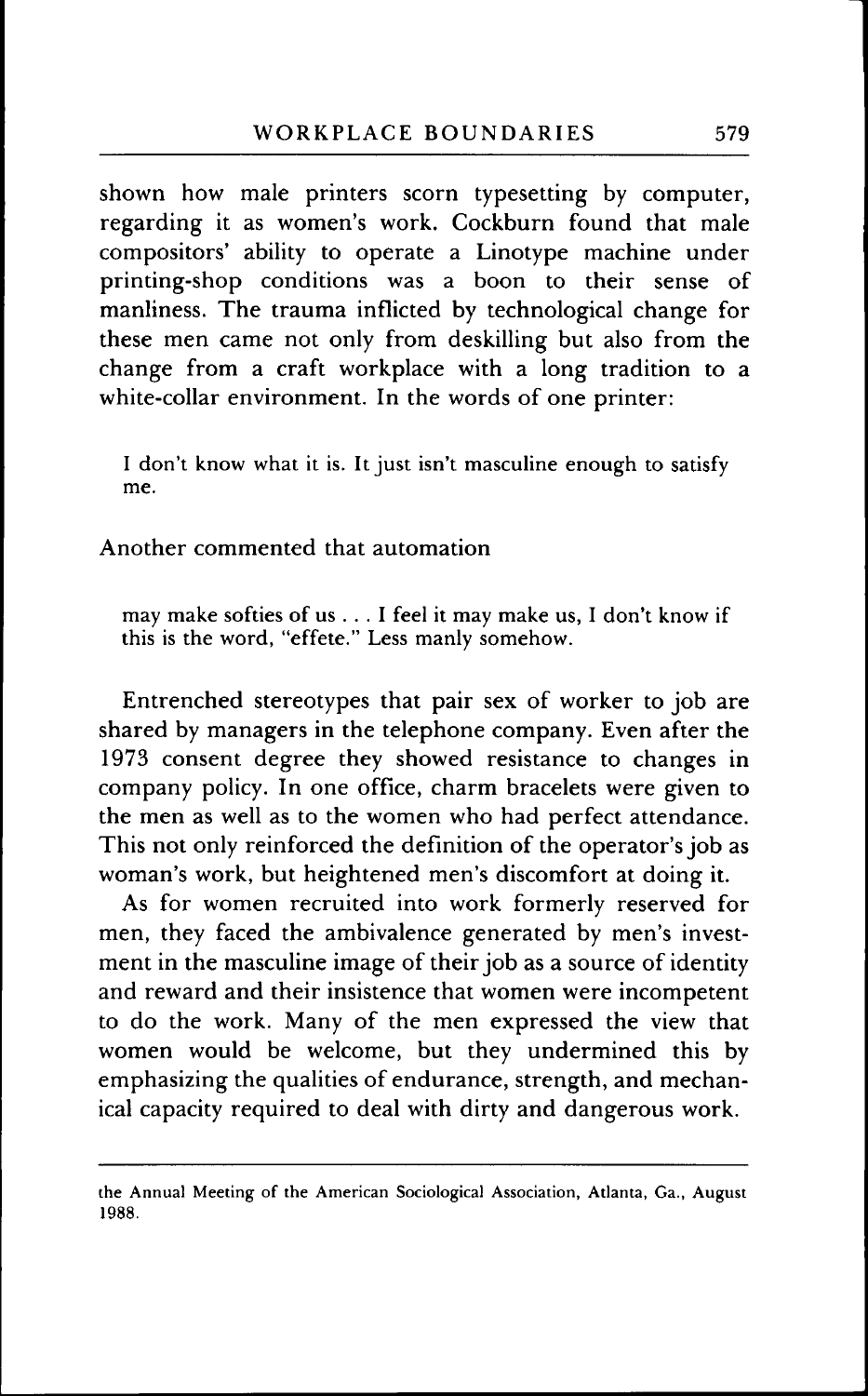#### 580 SOCIAL RESEARCH

#### *Gender Ideology and the Reward System*

Male workers in traditionally blue-collar occupations accentuate their manliness by distinguishing their work from women's. But among men, those who regard themselves as most manly derive a sense of identity and the attendant rewards by referring to men in other craft jobs and to managers as effeminate. In the telephone company, splicers' work is defined as the most manly; splicers derive comfort and affirmation by setting up a boundary between their work and that of installers and repairmen, who are also "outside" craft workers regarded highly in the company. Some splicers refer to installers and repairmen derisively as "women," signifying their "softer" job.

In their interviews, splicers enunciated a sense of pride, valuing themselves more favorably than men in other jobs, and as more macho.

They're [splicers are] more loyal to each other as opposed to repairmen/installers . . . they're more loyal to each other in a gang and to their foreman and to the job.

[Why?] Because we're both out in the rain and the snow and the sleet and the garbage.

I've worked in manholes . . . I've gotten my hands dirty. We've all come from the same place. We've all paid our dues.

We're not as gentle with each other and we're not as picky with each other and what we have to do for a living. We're a little thicker skinned.

We work outside in all types of weather, down manholes which some repairmen and installers won't come within 25 feet of .. . I think that they think of us as animals really.

Splicers have a big truck that's worth about \$25,000 and they carry equipment upwards of \$10,000 on their truck; electronic testing stuff and things like that.

I think they can get hurt more seriously than an installer/ repairman because the job is more physical; it's more physically demanding.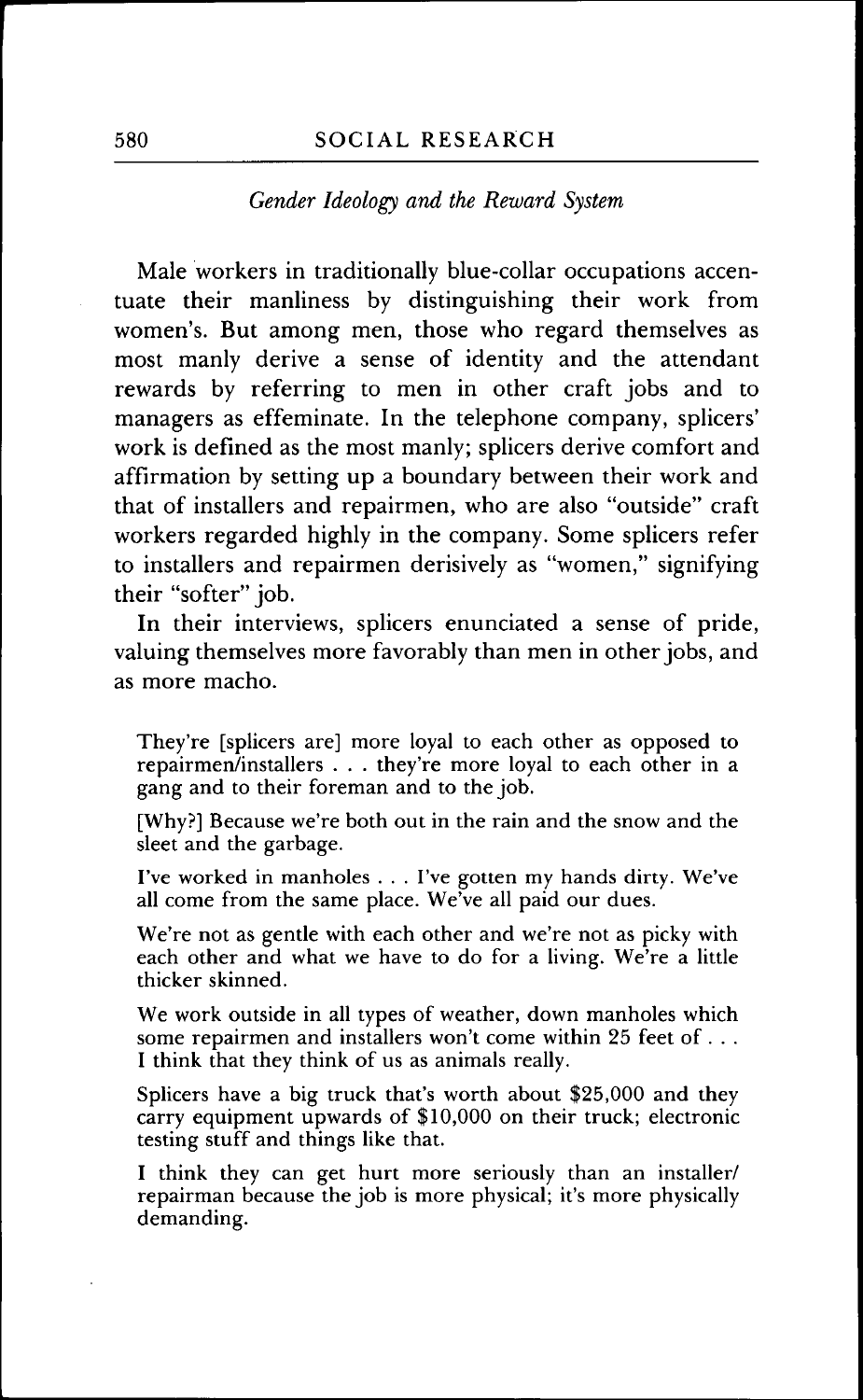Yea, they [installers and repairmen] won't go into basements because it's too dark and dirty. They'll call for assistance because they don't like the looks of the neighborhood. I mean, we're allowed to do the same thing but it seems they'll flag a job a lot faster than that.

This gender ideology and sense of collectivity experienced by splicers feeds into their self-definition. Here occupation and self-image merge so that the boundaries of the occupation (the job description, as it were) become the boundaries of the self. This is expressed in the comments of several splicers that follow:

There used to be a commercial on television. It was a family decorating a tree and then it was good night time. The husband and wife had gone to bed, the children in bed, now the lights are out and the phone rings. The guy answers the phone and he gets up and gets dressed. He goes out to his car and he drives to a Telephone garage. He gets in his truck and he clears a failure. He was a splicer . . . The idea was that *we, the telephone company* are willing to work under any conditions at anytime to give *you, the people* service. I appreciated that commercial. I don't think too many other people really remember it but I do because that's what we do. *Being a splicer is us.*

In my heart I'm a splicer, that's who I am.

I think a splicer is willing to go a little bit further . . . he's willing to go down into the mud a little quicker than someone else and I think that leads over into your personal life.

[It makes us] a little more aggressive in our personalities; quicker to make decisions . . . that's what a splicer does, he makes decisions. A splicer, I think, has a good sense of balance, a good sense of balance of his job and of his life.

*Gender Ideology as a Means of Securing Compliance at Work*

Managers may reinforce cultural views about men's work and women's work because such views seem reasonable, but they may also manipulate gender ideology because heightening gender distinctions sometimes provides a means of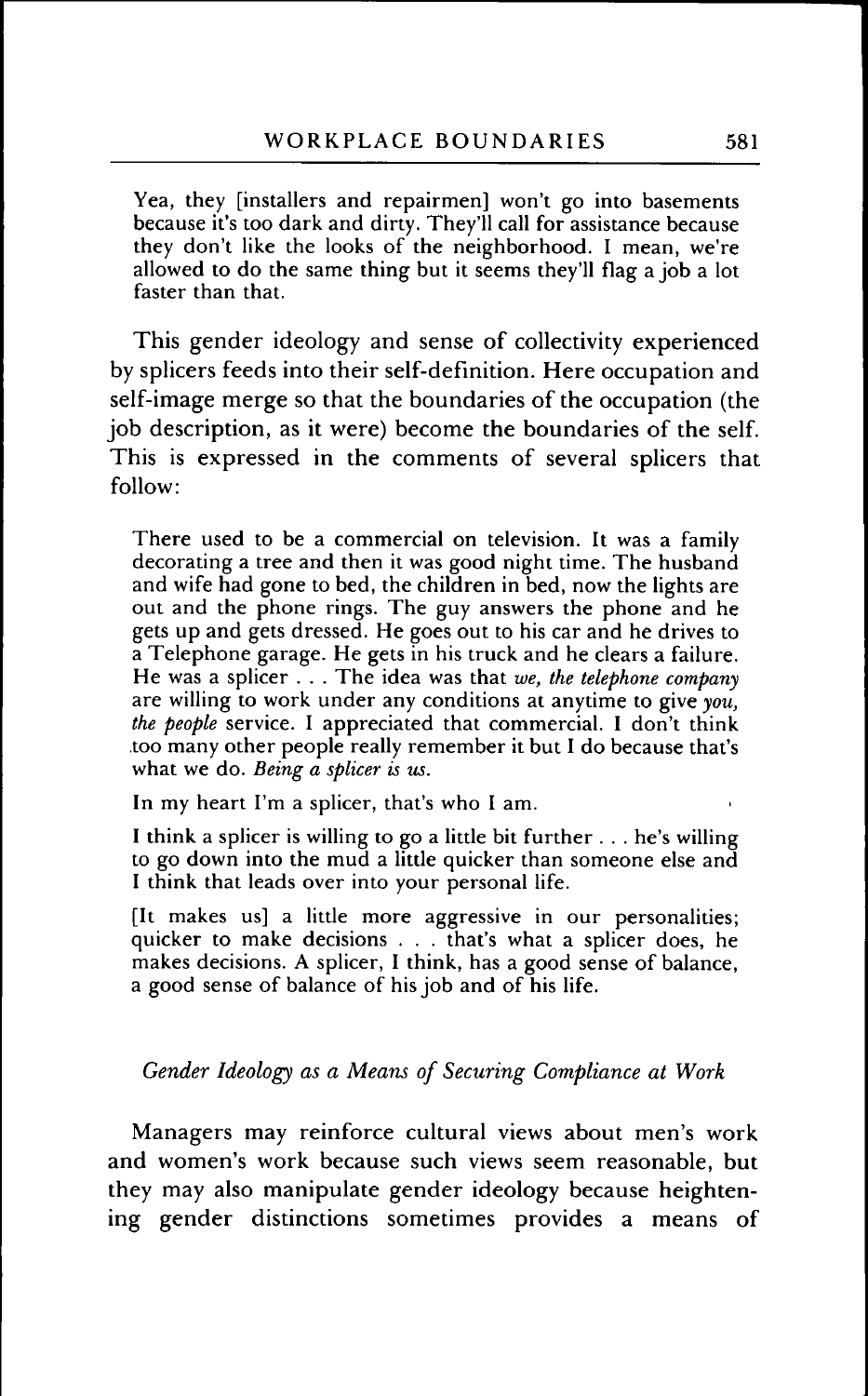controlling workers, of undermining their resistance and maximizing consent on the job.

A foreman of a group of switchmen interviewed by Steven Vallas for his study of class consciousness among workers in several locals of the Communications Workers of America (CWA) related how he used the culture of manhood among craftsmen to humiliate them in a grievance over the quality of toilet paper the company provided (part of a larger group of complaints). The foreman, resorting to gender ideology, "admitted" to his switchmen that there had been a mistake. The toilet paper they had received really had been ordered by the splicers who naturally were tougher and more manly than switchmen. As he related it:

... the workers knew I was telling them they couldn't take it... I never heard any more grievances about toilet paper again.

Gender differentiation may enhance or diminish the ranks and power of labor. Traditional craft unions used a macho ideology to organize and retain membership loyalty. Vallas was told by managers that union militancy was directly related to the physical strength manifested on the job. But unions resisted recruiting women workers, partially because they were women; partially because they were unskilled. As Brooks points out,<sup>14</sup> the International Brotherhood of Electrical Workers (IBEW) didn't want to unionize women telephone operators because they feared their votes as members might require "men handling the sting of electricity to submit forever to the rule of telephone operators."

The union halls of the CWA I visited in my ethnographic explorations were decorated with gun racks and pinups, not a hospitable environment for women. Language was also coarse in the slogans and signs displayed, among them the classic and sociologically astute "If you've got them by the balls, their

<sup>&</sup>lt;sup>14</sup> Thomas R. Brooks, *Communications Workers of America: Story of a Union* (New York: Mason-Charter, 1977).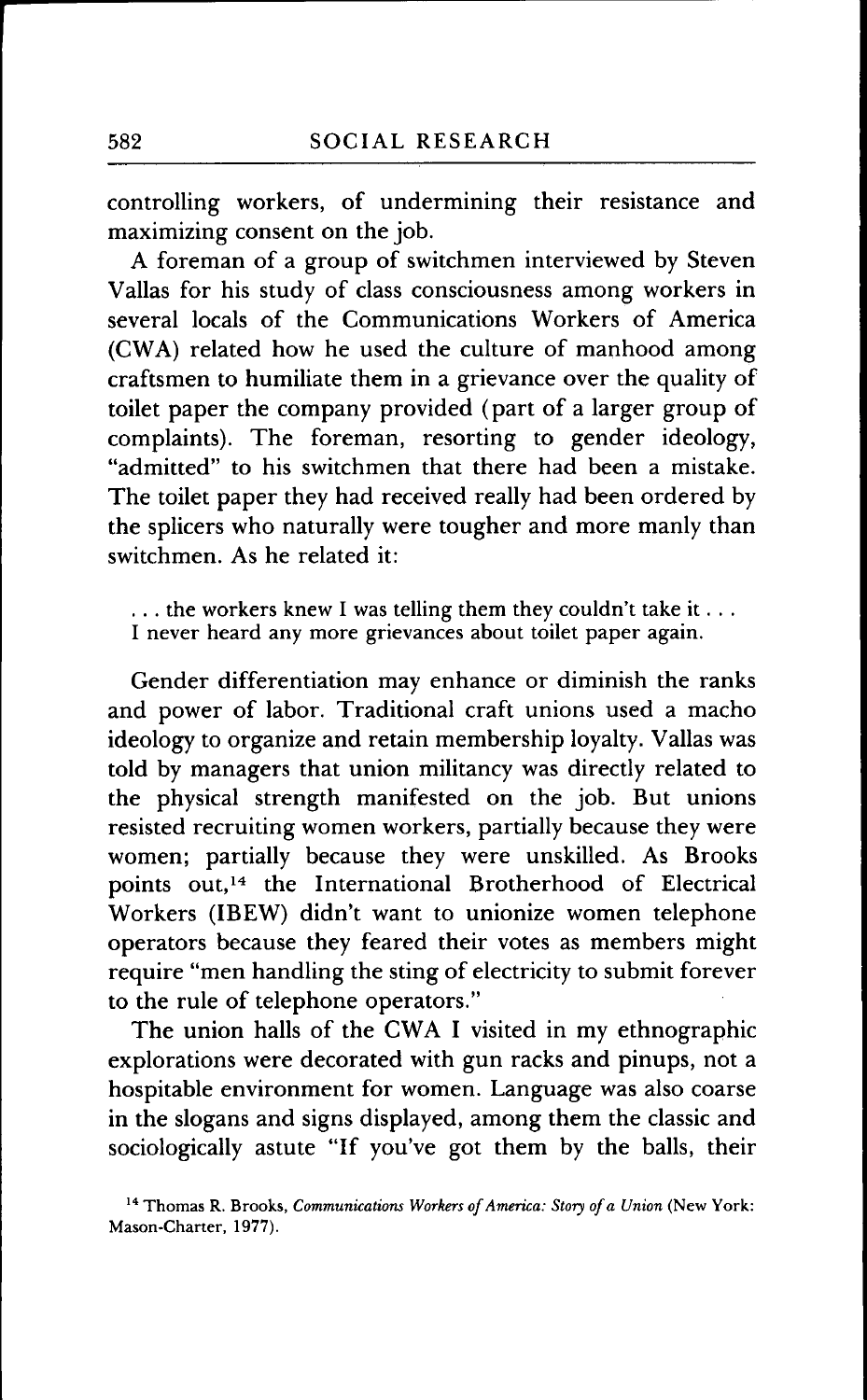hearts and minds will follow." Yet CWA faced a diminishing recruitment base because of the reduction in the number of traditionally male craft jobs, and some union officials were becoming more receptive to organizing women. Furthermore, because many of their members were facing job conditions that were similar to those in women's jobs, they were learning to appreciate problems formerly dismissed because they were problems of women's work.

Culturally determined boundaries served male unionists' interests in the British Stichco hosiery company studied by Sallie Westwood.<sup>15</sup> In one conflict the unions supported large differentials between male and female wage rates, defending their decision on the basis that men's work was skilled while women's work was not. This illustrates, according to Westwood, that the fight against low pay is crucially bound up with a struggle against sexist ideologies in the trade-union movement.

In his work on coal miners in Appalachia, Michael Yarrow has noted management appeals to values placed on male physical strength, competition, and courage as a means of obtaining worker consent to arduous and dangerous work:

A coal miner was assigned with two other men to lift heavy steel rails. A miner remarked that it looked like a four-man job. The foreman asked, "What's the matter? Aren't you man enough?"<sup>16</sup>

Since miners derive psychic rewards from identification with manly work, and managers derive economic benefit from appeals to this identity, both groups react hostilely to the intrusion of women in the mines. Foremen fear a loss of productivity and miners a loss of dignity. If women can do

<sup>&</sup>lt;sup>15</sup> Sallie Westwood, All Day, Every Day: Factory and Family in the Making of Women's *Lives* (Champaign: University of Illinois Press, 1985).

<sup>&</sup>lt;sup>16</sup> Michael Yarrow, "Class and Gender in the Developing Consciousness of Appalachian Coal Miners," paper presented to the Fifth UMIST-ASTON Annual Conference on Organization and Control of the Labor Process, Manchester, England, April 22-24, 1987, p. 9.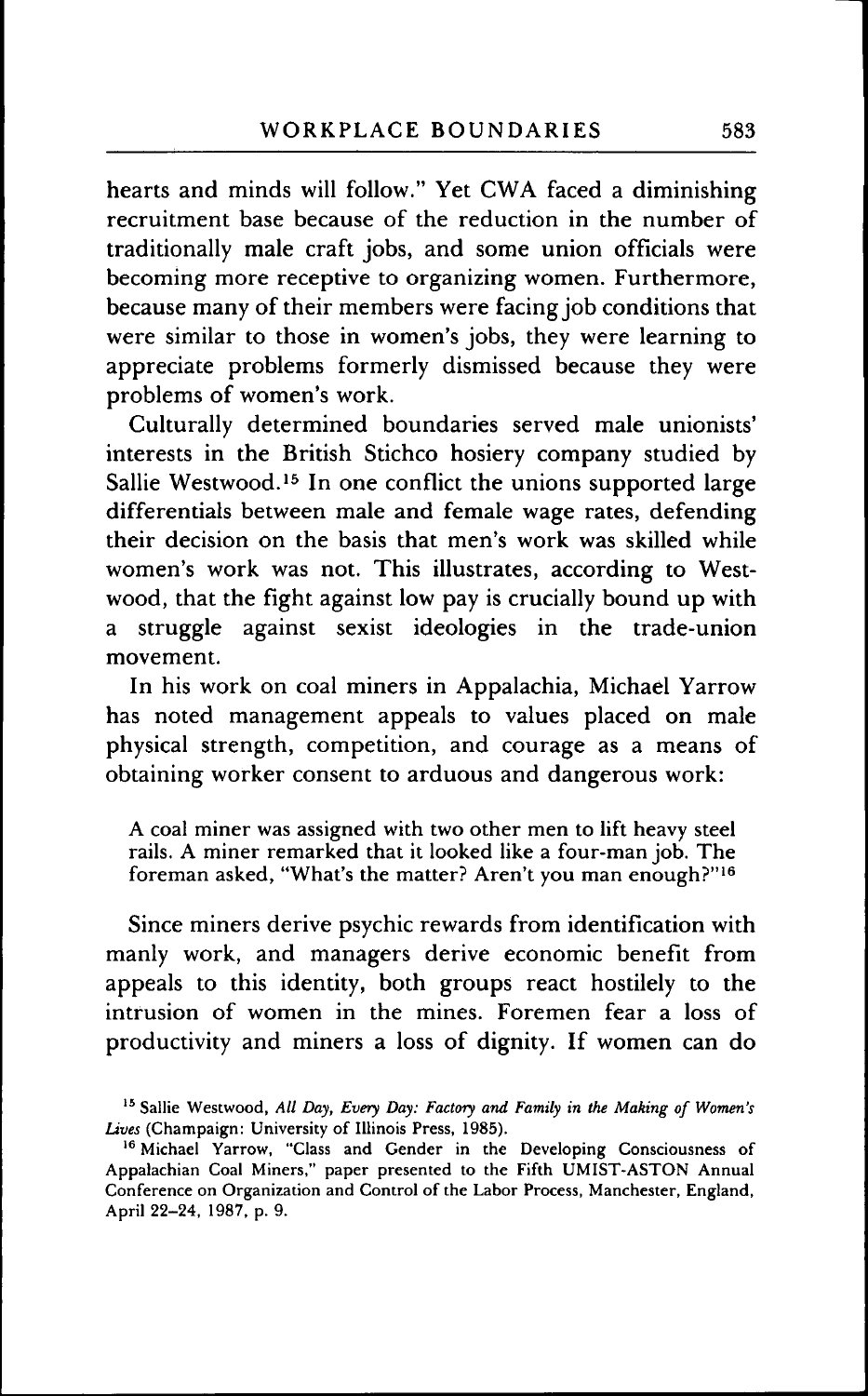men's work, then the prestige accorded to male work declines. Although some women have been integrated into these settings, they are not treated like the men. Women miners may be given especially difficult work to prove they are incompetent. Or men may go out of their way to help them in order to show they cannot do the work.

Women who became coal handlers in a power plant studied by Reskin and Padavic<sup>17</sup> complained that men created bonds by discussions of sex which excluded them, and further that they were the butt of pranks such as being tossed back and forth by male workers as if they were children.

Men's controls over women are also achieved by isolating the women from the informal camaraderie of the workplace by the use of sexual bantering or innuendo. Sexual harassment is another means of highlighting the salience of gender on the shop floor. Recent studies have consistently found that about 30 percent of women blue-collar workers interviewed report such harassment.<sup>18</sup> However, findings suggest that it is most severe for the first women in the job or work group, those who have crossed a formerly unbroken boundary line, and it appears to lessen over time. Gruber and Bjorn found that sexual harassment in nontraditional jobs was most severe for women who were unmarried or young, black, or in lowerstatus jobs.<sup>19</sup>

Men punish women, but women also punish themselves and each other, for moving over boundary lines. Women engage in brooding or accusations of failure to conform to traditional sex-role behavior.

<sup>&</sup>lt;sup>17</sup> Barbara Reskin and Irene Padavic, "Male Plant Supervisors' Resistance to Sex Integration," paper presented at the annual meetings of the American Sociological Association, Atlanta, Ga., 1988.

<sup>&</sup>lt;sup>18</sup> Brigid O'Farrell, "Women in Blue-Collar Occupations: Traditional and Nontraditional," in Ann Helton Stromberg and Shirley Harkess, eds.. *Women Working: Theories and Facts in Perspective* (Mountain View, Calif.: Mayfield Publishing Company, 1988).

<sup>&</sup>lt;sup>19</sup> James E. Gruber and Lars Bjorn, "Blue Collar Blues: The Sexual Harassment of Women Autoworkers," *Work and Occupations* 9 (1982): 271-297, cited in O'Farrell, "Women in Blue-Collar Occupations."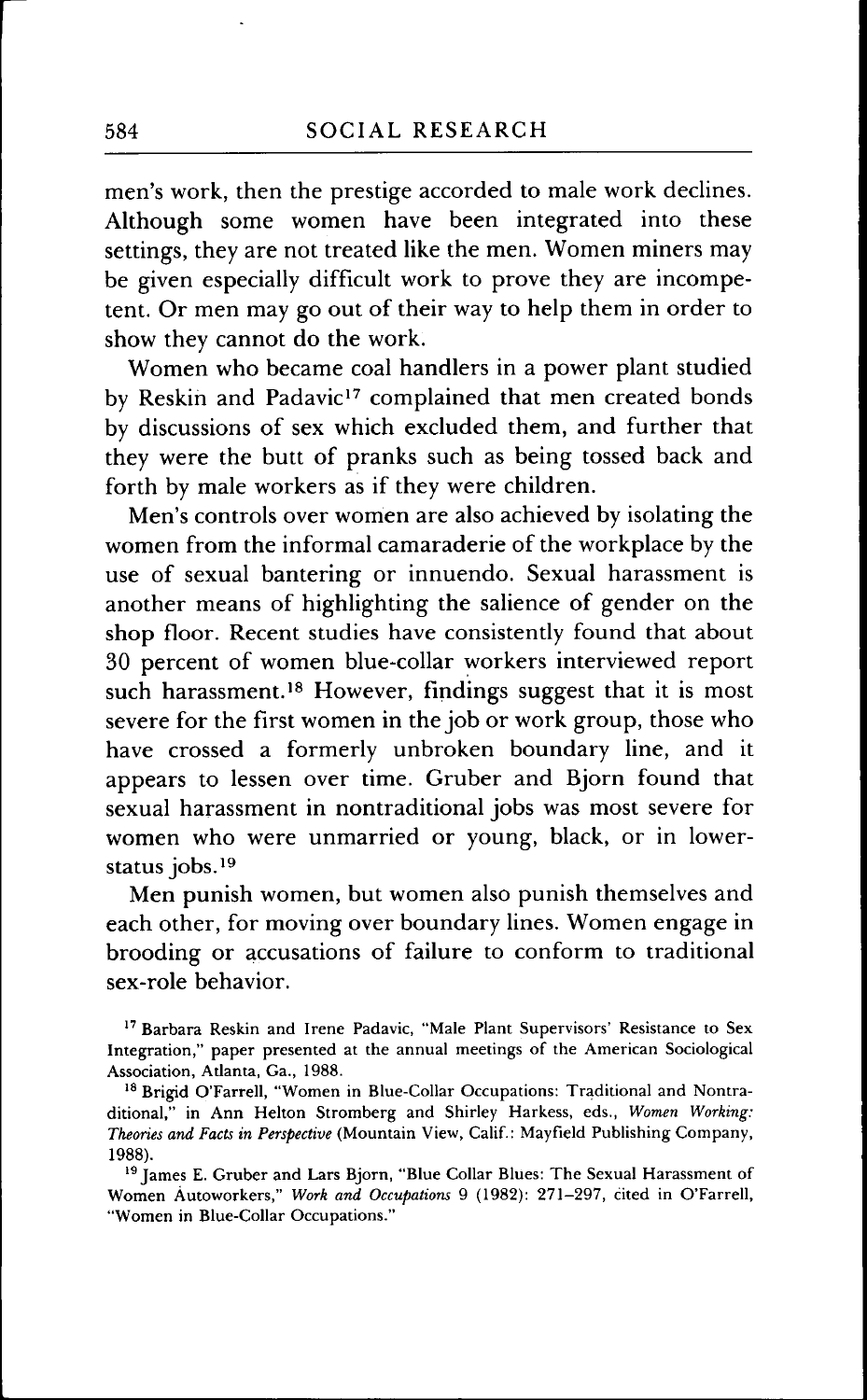To counteract the negative consequences of violating boundaries, either in the assault on their identity or in response to men's punishing behavior, some women engage in symbolic behavior to highlight gender distinctiveness. In the telephone company, women engaged in both traditional and nontraditional jobs organized celebrations at work with homemade cookies and cakes. Even in the mines. Yarrow reports, women in the pits set a table for festive occasions.

These women do not want to become "men" and lose their "femininity" because they would be punished by men's refusal to regard them as "real women"—as dates, for example outside work, as one divorced woman miner complained to Yarrow. Furthermore, because cleanliness is as much a mark of womanliness as dirt is a mark of manliness in mining communities, doing dirty work was a threat to their identity. Women in other occupational spheres, even in white-collar and professional work such as trial law and financial mergers and takeovers, where coarse and bombastic language often is used as a symbolic representation of assertiveness and competence, also worry about their identities, expressing concern that they have become "men."20

Westwood's women hosiery workers engaged in a workplace culture infused with emphasis on traditional priorities for women. Through rituals and ceremonies commemorating engagements and pregnancies, as well as by their choice of workplace attire (slippers and homemade aprons), women's roles as wives and mothers were emphasized over their commitment to the workplace.

## *The Boundary Between Workplace and Home*

The boundaries that set the home apart from the workplace in modern society are obvious. Many mechanisms accomplish

*<sup>^°</sup>* See my *Women in Law* (New York: Basic Books, 1981).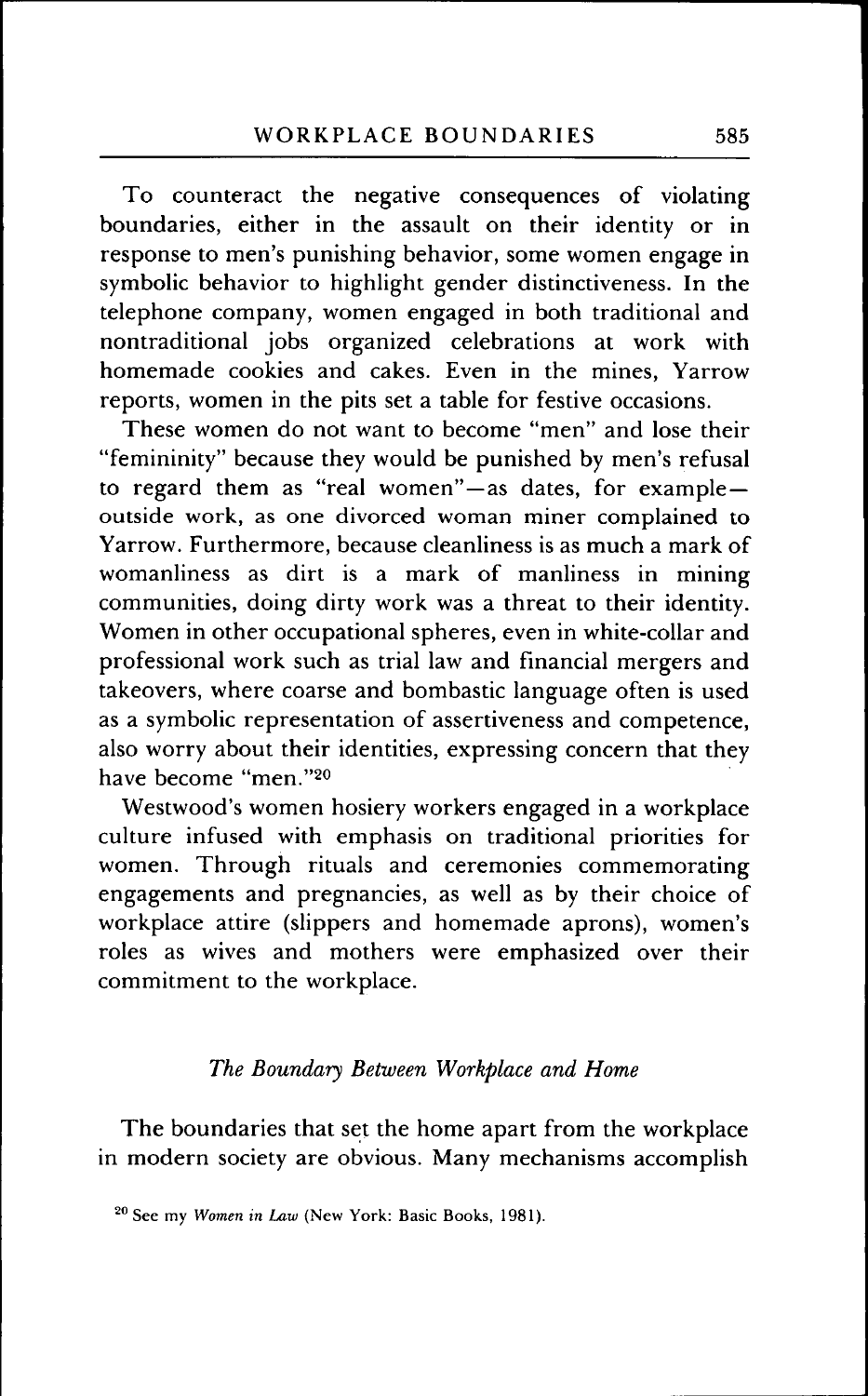separation. But it is useful for the analysis of boundaries to consider the overlap and connections that exist between the workplace and the home.

Yarrow points out how miners' dangerous work legitimates their patriarchal and authoritarian behavior in the home. No one questions their behavior because of the sacrifices they are presumed to make for the family. But when miners are laid off, they can no longer depend on this legitimation, and rising levels of family violence follow, ascribed by Yarrow in part to the miners' attempts to preserve eroding patriarchal positions.

Yet many men exhibit more positive responses. As it becomes more usual for wives to go to work because of economic circumstances, miners take on new family-work responsibilities without much resistance. They are, of course, supported by a changing ideology and media messages that "helping out" at home and with the kids is a reasonable activity for red-blooded American men. Blue-collar telephonecompany men prefer their wives to stay home (because of the value they place on traditional family life), but many of their wives nonetheless work and they do not see this as incongruent with the preferred model. Some rationalize it by defining their wives' employment as something they do for their own enjoyment, or for "extras" they could otherwise live without. But the men's greater participation in household responsibilities, which may be seen as a change in boundary distinction, may not seriously alter ideological divisions in the household. A number of studies of middle-class managerial men and of blue-collar men show that a good proportion see themselves as devoted family men. Breadwinning is the kingpin of this model, but "pitching in" is also regarded as the family way and the American way.

Although men may participate more in the home, many are not eager to relinquish their authority by doing so. This is especially the case if they lack authority on the job and can exercise authority only in the home. If men face problems in maintaining authority at home because of an altered situation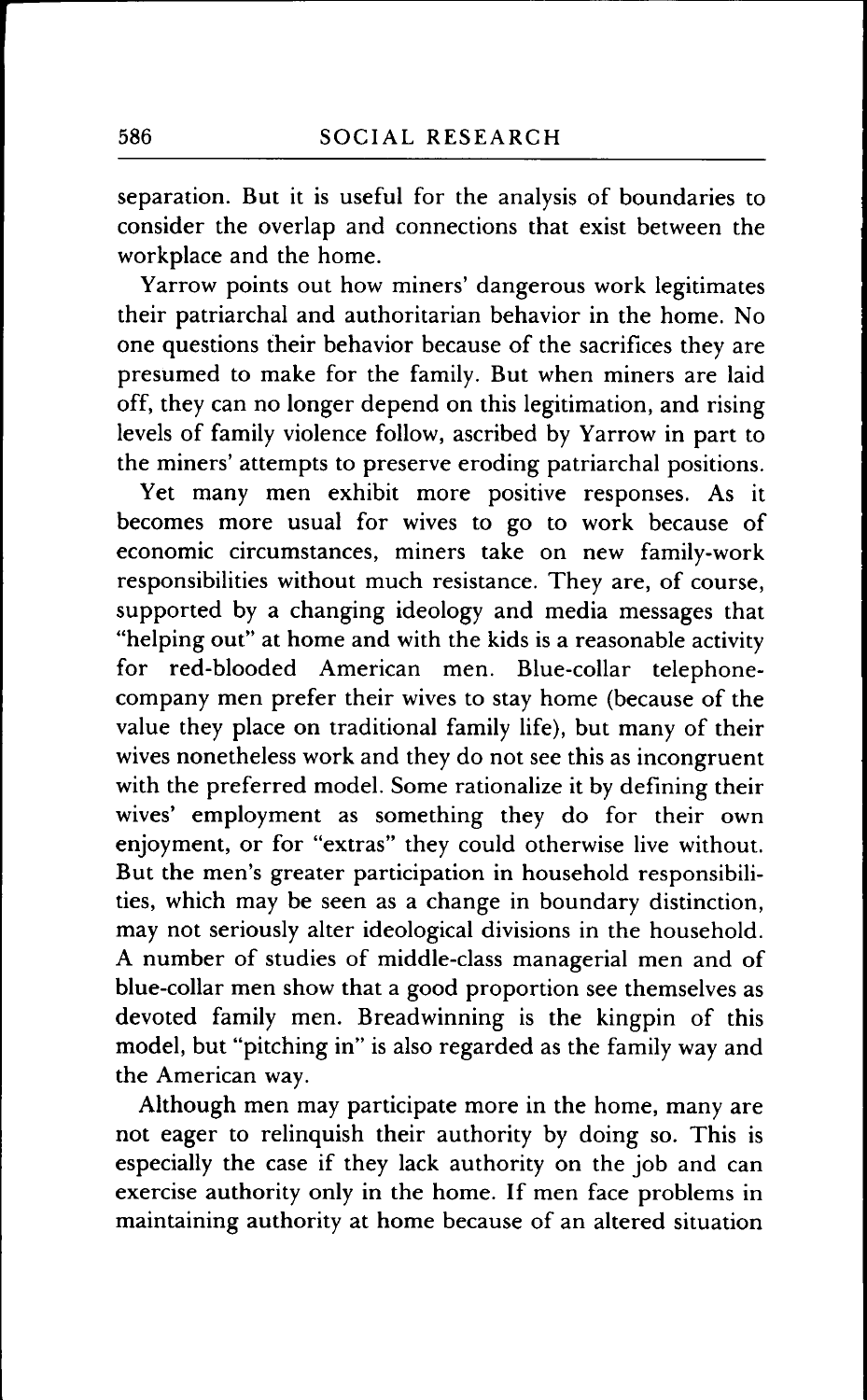at work, how does gender ideology affect women who have acquired authority at work?

The telephone company, as a result of the 1973 consent decree, was forced to promote more women to supervisory roles. Women supervisors interviewed fifteen years later in a commercial representative's office reported that they found it difficult to maintain the home/work boundary; their new selves were activated at home. Yet they reported that husbands and male companions tried to reinstate the traditional pattern if they could, and sometimes they did act as a constraint on women's behavior.

One talked about how the air of authority she had cultivated at work to "get things done" was rebuffed at home by such comments as "You're talking to your husband, you're not talking to your employees" or "A guy I was dating . . . said to me .. . 'I don't work for you!'"

The fear of upsetting the authority structure at home affected the way women perceived opportunity. Often their fears stemmed from past experience and anticipated problems. The rumination of one operator was representative of many others:

I worry about what would happen if I work my way up and become a supervisor . . . some women can do that—they figure, well, women's lib: they worked their way up . . . I don't think I could do that to him [my husband] as a man . . . every week my paycheck is a little more than his because of all the time he takes  $\overline{off}$ . I know it aggravates him—if I make a dollar or two more, he's frustrated that I'm making more than him.

Both separation of home and work and gender ideology are important in defining the goals of work for men and women. Male incomes have long been justified as "family wages." The perspective that men are the breadwinners in the family led, in the past, to defining women's wages at work as "pin money" or second incomes. I found, however, that the definition of work according to gender boundaries leads to some interesting paradoxes and consequences.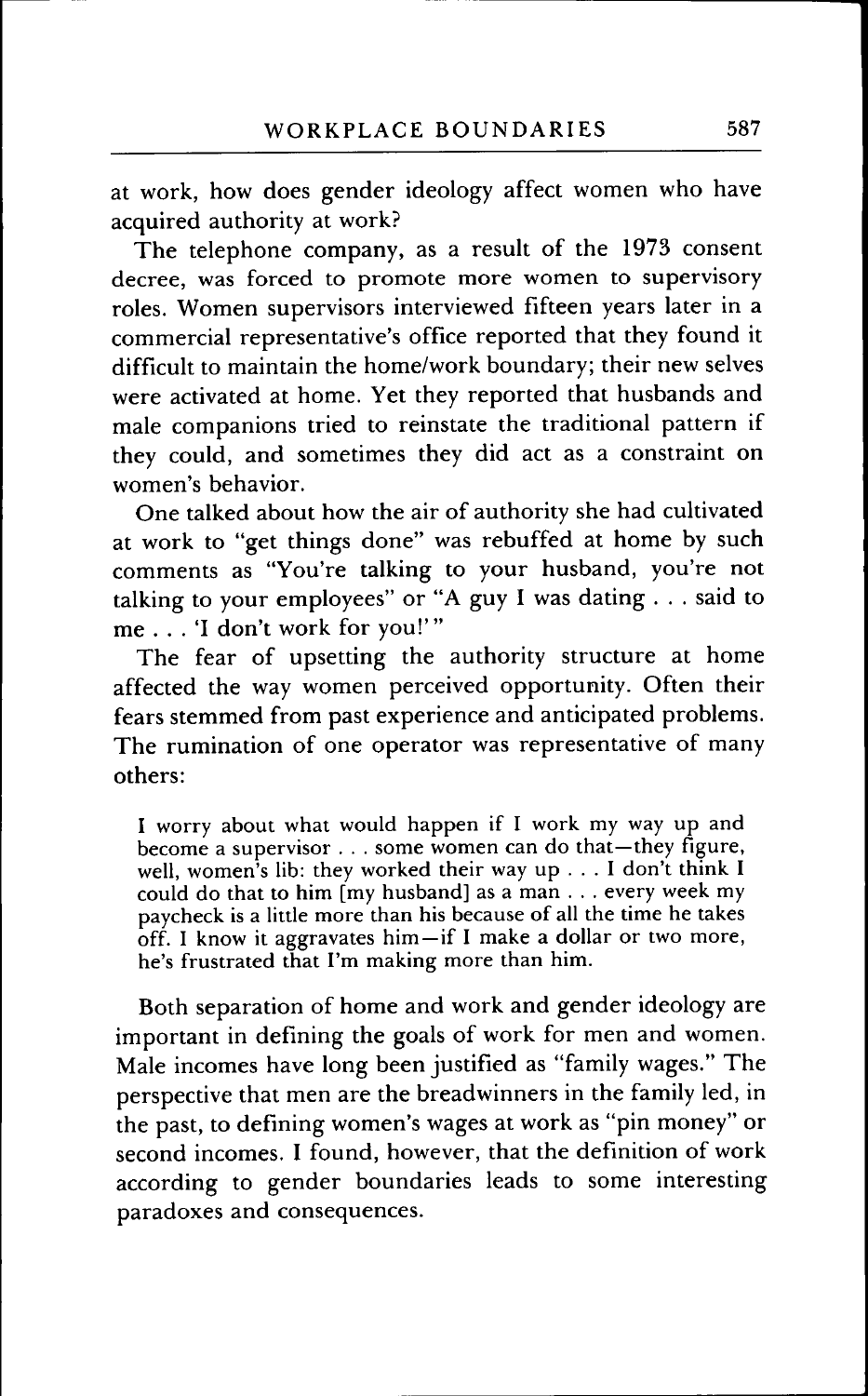Many married women workers also regarded their wages as second incomes. Yet surveying their contributions to family income in one rural community showed that typically they earned more than their husbands, who often were seasonal workers such as fishermen and carpenters. Thus definition of their employment as secondary acted as a control on the women's aspirations, because they looked forward to a time (perhaps only in fantasy) when they would leave work and be supported by their husbands. It made the women feel more feminine to believe they were being supported even when they were providing the most reliable income in the family. Management also accepted this definition, and it figured in their encouragement of men to seek transfers to better jobs and their lack of concern about upgrading women.

The specific effects of gender ideology thus may have multiple and even contradictory consequences. Working men may take pride in their ability to withstand harsh and debilitating conditions; and women may accept less pay or advancement because they believe that women deserve less or because it makes life less difficult at home.

### *Gender Ideology and Worker Resistance*

However, gender ideology may stimulate worker resistance, as when miners deride management supporters as "company sucks,"21 or when the development of a woman's work culture reinforces the boundary between women workers and male managers. Cynthia Costello's study of clerical workers<sup>22</sup> showed how concerns about family duties (such as being a good mother) provoked a group of women workers to

<sup>&</sup>lt;sup>21</sup> Yarrow, "Class and Gender."

<sup>&</sup>lt;sup>22</sup> Cynthia B. Costello, " 'WEA're Worth It!' Work Culture and Conflict at the Wisconsin Education Association Insurance Trust," *Feminist Studies* 11 (Fall 1985): 497-518. See also Louise Lamphere, "Bringing the Family to Work: Women's Culture on the Shop Floor," *Feminist Studies* 11 (Fall 1985): 519-540.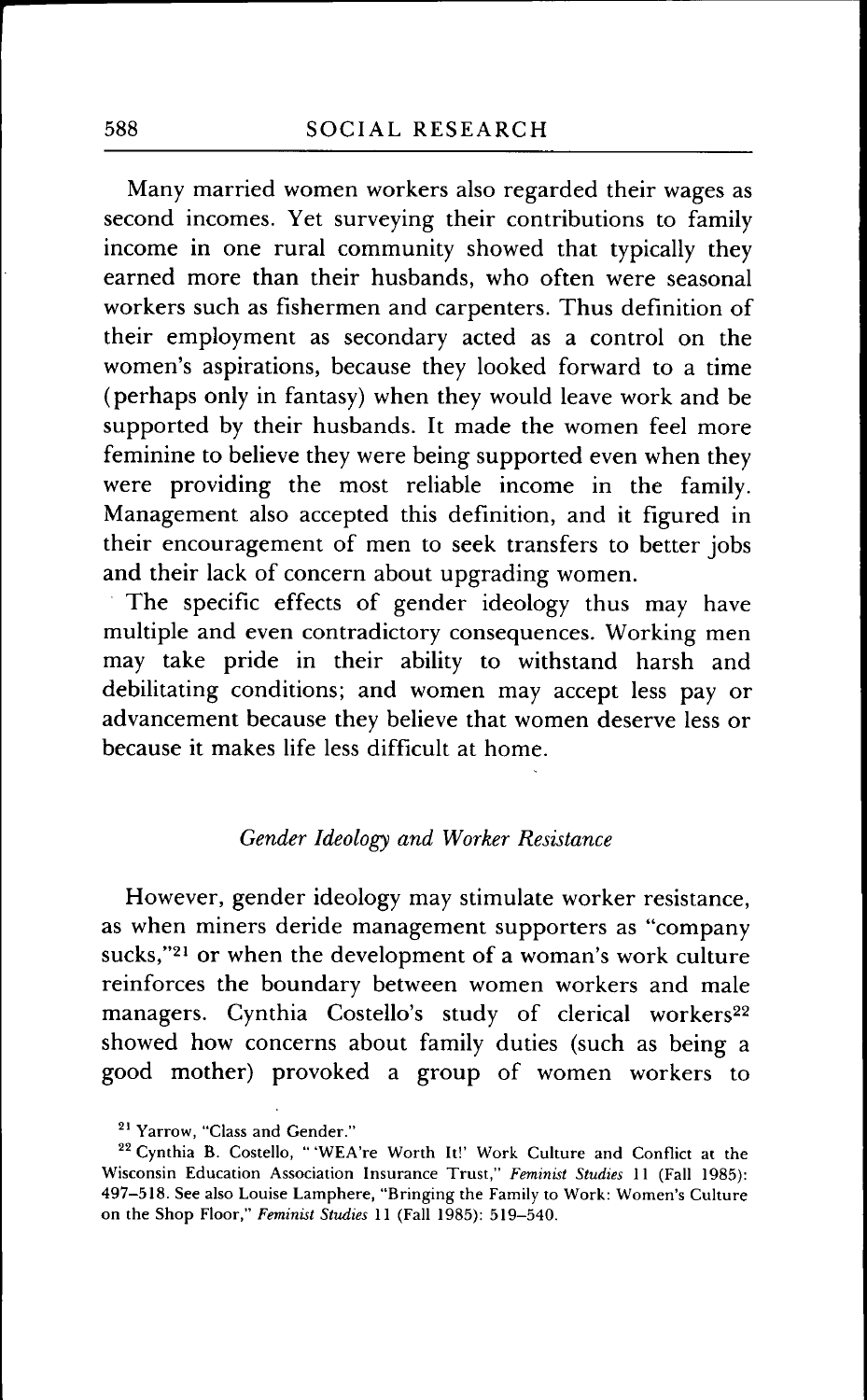collectively protest the rigid policies of management through a successful strike. In fact, labor history is replete with examples of women workers' activism in the name of family needs.

As Westwood's Stitchco factory, the women came together to fight targets and rates. In discussions about layoffs the women emphasized "an injury to one is an injury to all," and insisted that whatever work was available should be shared by all the women. According to Westwood, "solidarity and sisterhood marked the struggles around economic issues on the shop floor  $\ldots$  "23

## *When Gender Becomes Less Salient*

Of course, gender is not always activated nor is gender ideology always the most powerful determinant of workplace relations. At the telephone company we found that many women and men managed to cross sex-defined and classdefined boundaries to make use of opportunities, and they often experienced changes in their identities as a result. Many women who were given more responsibility at work became more secure about their competence and exercise of positions of authority. Typically, but not exclusively, these were women who were free from strong community ties and integrated family networks which could act as controls on behavior nontraditional for women. Men's identity seemed more at risk when they took nontraditional roles. They could assume them when they felt they were detours in an otherwise male career line.

Men's acceptance of their female partners' nontraditional roles often depended on the security of their own jobs, the nature of the work setting, and the community in which they lived. For both men and women, however, economic pressure gave impetus and justification for stepping out of line when

<sup>^&#</sup>x27; Westwood, *All Day,* p. 234.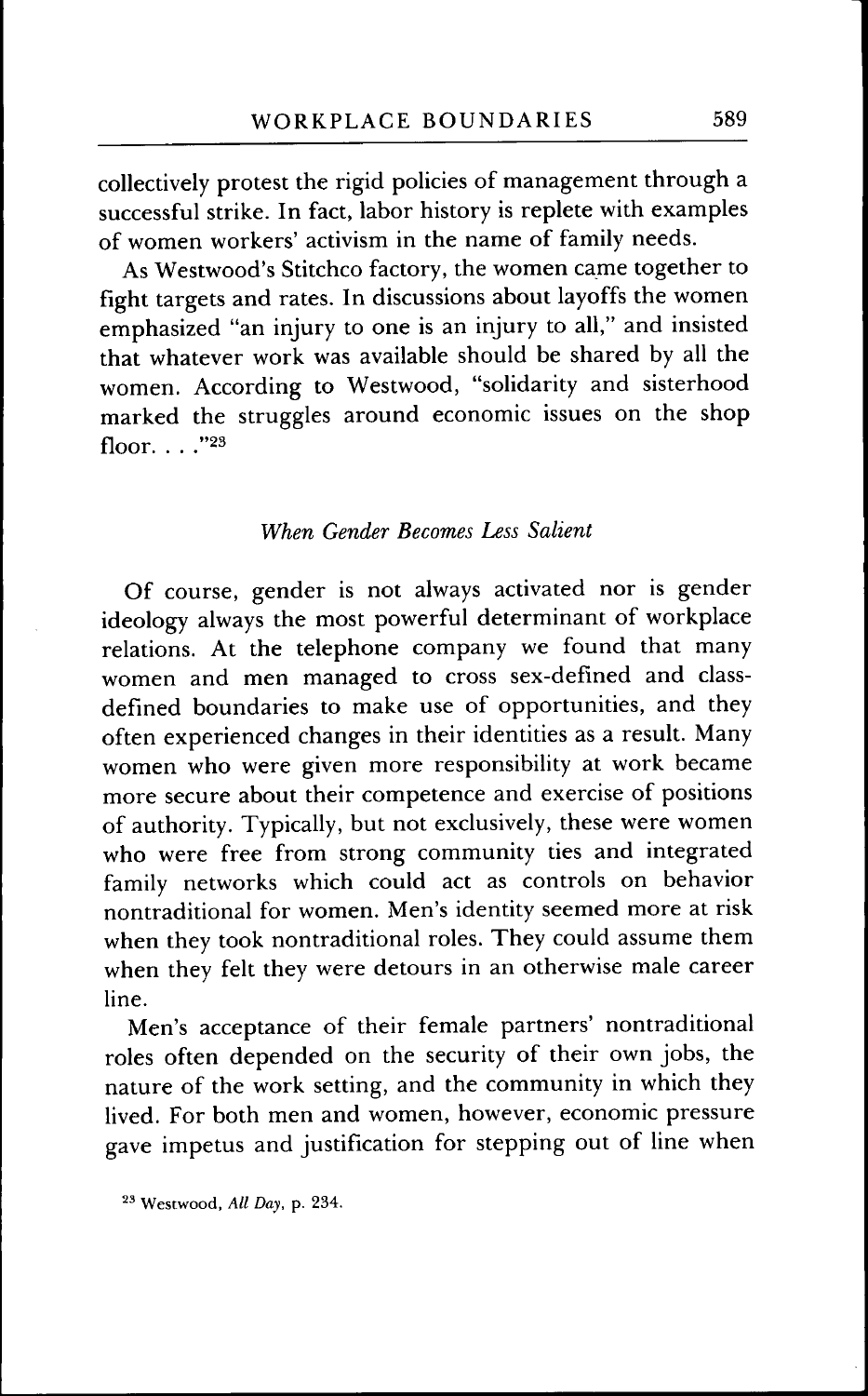opportunity was available, as long as harassment, psychic or physical, was not a major problem.

There are many other boundary issues to contemplate in looking at the experience of workers at all levels of the stratification system. Boundaries in the workplace and in other parts of the social system are formidable barriers to change even when change is mandated by the ideology and policy of the larger society. This paper shows how cultural and structural factors interact in the creation, maintenance, and dissolution of boundaries.

\* The research on which this paper is based was funded by the Russell Sage Foundation. The author is grateful for the comments of Charles Tilly and Steven Vallas and for the editorial hand of Howard M. Epstein.